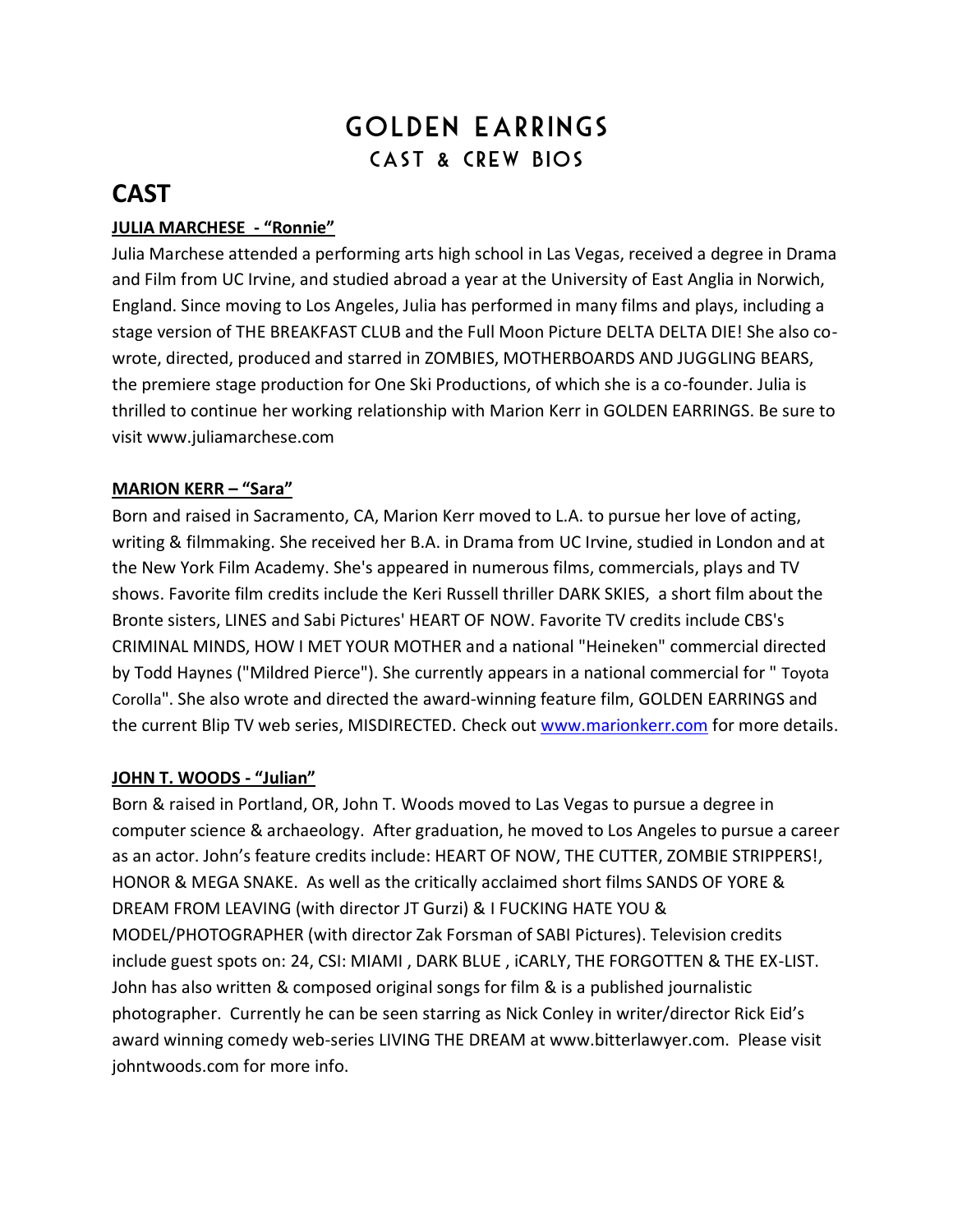### **LAUREN MORA - "Fay"**

Lauren Mora is originally from San Miguel, California. She earned a Bachelor's Degree in Drama from the University of California, Irvine, and now resides in Los Angeles. She's performed in several world premiere stage productions with the Dillon St. Players, including LIFE SUPPORT and SMOKE AND MIRRORS. She's starred in various independent films, appeared on the History Channel in an episode of DECODING THE PAST, and even co-hosted the game show pilot, YOU ARE THE CONTESTANT. Most recently, Lauren has appeared on the daytime show "General Hospital." More can be learned about Lauren by visiting her website: http://laurenmora.com

#### **TEDDY GOLDSMITH - "Jack"**

A Los Angeles native, Teddy returned to his roots to pursue a career as an actor and writer in 2005. He earned a B.A. from Brown University, where he studied Psychology and Theatre. He is an upper-level student at The Groundlings, as well as a proud member of the Los Angelesbased comedy quintet, Gas Money. His favorite theatre experiences include: acting in alternating productions of Brecht's LIFE OF GALILEO and Shaw's SAINT JOAN at the Edinburgh Fringe Festival; and writing and performing his one-man show, "AMERICA'S PERFECT FAMILY. He has performed in a multitude of plays, comedy shows and short films. GOLDEN EARRINGS is his feature film debut.

#### **ANTHONY DIMAANO - "Alex"**

Anthony was born in the Philippines and moved Los Angeles at the age of four. He grew up in Los Angeles, but moved to Orange County to attend U.C. Irvine. While majoring in theater and minoring in film studies, Anthony received one of two playwriting awards from the U.C. Irvine drama department for an original one act play titled, KEYS TO RELATIONSHIPS and CORRESPONDENCE a stage adaptation of the best selling visual art novel, GRIFFIN AND SABINE by Nick Bantock. He moved back to Los Angeles shortly after graduating and has done work in T.V. independent films and some local theater. He is a member of SAG.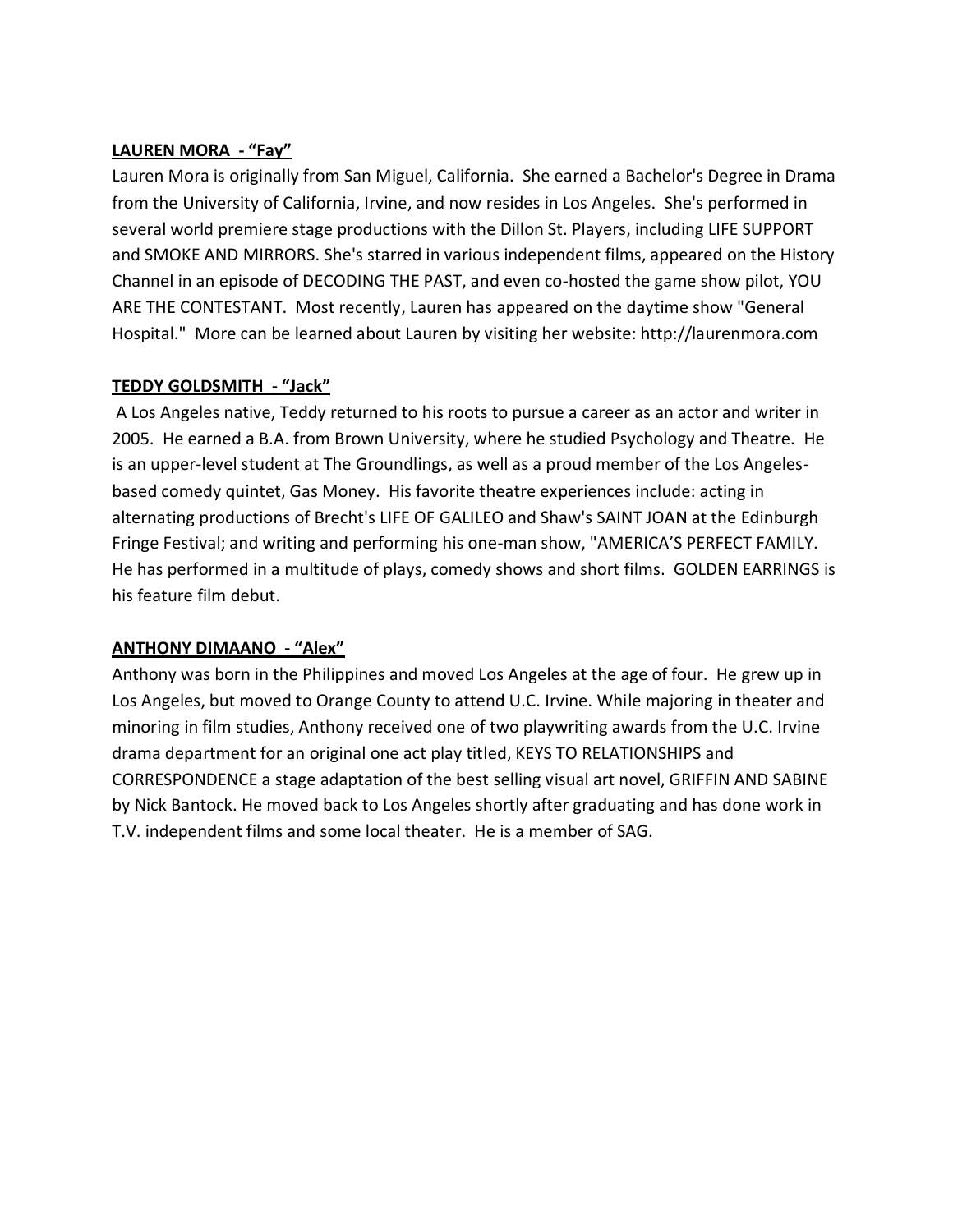## **CREW**

## **MARION KERR - Writer / Producer / Director**

Born and raised in Sacramento, CA, Marion Kerr moved to L.A. to pursue her love of acting, writing & filmmaking. She received her B.A. in Drama from UC Irvine, studied in London and at the New York Film Academy. She's appeared in numerous films, commercials, plays and TV shows. Favorite film credits include the Keri Russell thriller DARK SKIES, a short film about the Bronte sisters, LINES and Sabi Pictures' HEART OF NOW. Favorite TV credits include CBS's CRIMINAL MINDS, HOW I MET YOUR MOTHER and a national "Heineken" commercial directed by Todd Haynes ("Mildred Pierce"). She currently appears in a national commercial for " Toyota Corolla". She also wrote and directed the award-winning feature film, GOLDEN EARRINGS and the current Blip TV web series, MISDIRECTED. Check out [www.marionkerr.com](http://www.marionkerr.com/) for more details.

## **BRIAN JAMES CREWE – Producer / Editor**

Brian has directed numerous projects including commercials for PRINCESS CRUISES as well as the award winning short films FAR, ELECTORAL EMISSIONS and LEARNING TO FLY.

Brian co-produced the zombie cult classic DANCE OF THE DEAD, which was released by Sam Raimi's Ghost House Underground through Lions Gate Films. He produced and edited the feature films FATHER VS. SON, a Christmas comedy which won the Houston Critics Society's Award for Best Premiere at Houston WorldFest and the thriller GOLDEN EARRINGS, winner of the Audience Award for Best Feature at ShockerFest and IndieSpirit Film Festivals. Brian also directed DVD making of documentaries for all three features.

Brian is originally from Minneapolis MN, and is a graduate of the University of Southern California's School of Cinematic Arts. For more information visit [www.FilmCrewe.com](http://www.filmcrewe.com/)

#### **ALEX SIMON – Director of Photography**

Alex Simon hails from Lorena, TX, where his passion for film first surfaced. After earning a B.S. in Film at the University of North Texas, Alex moved to Los Angeles and began shooting films, commercials, industrials, and music videos. In 2006 he shot his first feature film, the soon-tobe-released BRAIN DEAD for Kevin Tenney, director of such 80's cult classics as NIGHT OF THE DEMONS and WITCHBOARD. He teamed up with Brian Crewe in the fall of 2007 on his RANT N' RAVE PROJECT series. When Alex is not shooting you can catch his work as a Gaffer on the Style Network series HOW DO I LOOK?.